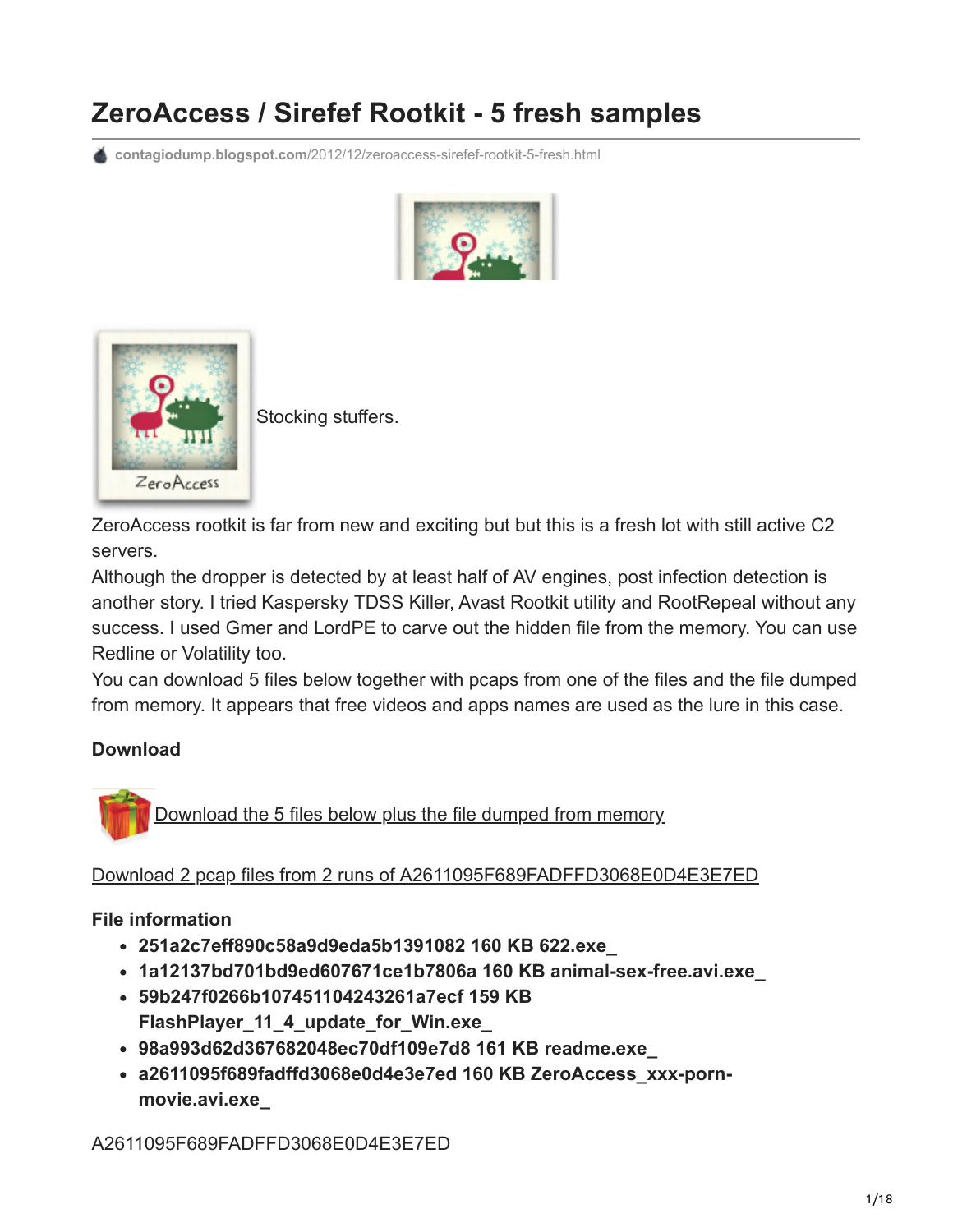### Screenshots from A2611095F689FADFFD3068E0D4E3E7ED

#### [Download 2 pcap files from 2 runs of A2611095F689FADFFD3068E0D4E3E7ED](http://www.mediafire.com/?1ff8oqu4cl989uy)

## hidden library - injected in Explorer.exe

| GMER 1.0.14.14536                                                                                                                                                                                                                                                                                                                                                                                                                                                                                                                                                                                                                                                                                                                                                                                                                                                                                                                                                                                                                     |                                                                                                                                                                                                                     |
|---------------------------------------------------------------------------------------------------------------------------------------------------------------------------------------------------------------------------------------------------------------------------------------------------------------------------------------------------------------------------------------------------------------------------------------------------------------------------------------------------------------------------------------------------------------------------------------------------------------------------------------------------------------------------------------------------------------------------------------------------------------------------------------------------------------------------------------------------------------------------------------------------------------------------------------------------------------------------------------------------------------------------------------|---------------------------------------------------------------------------------------------------------------------------------------------------------------------------------------------------------------------|
| Registry Rootkit/Malware<br>Modules Services Files<br>Autostart   CMD<br>Settings Log<br>Processes                                                                                                                                                                                                                                                                                                                                                                                                                                                                                                                                                                                                                                                                                                                                                                                                                                                                                                                                    |                                                                                                                                                                                                                     |
| Value<br>Type<br>Name<br>Device<br>\Driver\BTHUSB \Device\00000097<br>bthport.sys (Bluetooth Bus Driver/Micr<br>\Driver\BTHUSB \Device\00000099<br>bthport.sys [Bluetooth Bus Driver/Micr<br>Device<br>VFileSystem\Fastfat \Fat<br>filtmgr.sys (Microsoft Filesystem Filter<br>AttachedD<br>c://windows/system32/\z (*** hidden *** ) @ C://WINDOWS/system32/services.exe [680]<br>0x64300000<br>Library<br>c:\windows\system32\z [fff hidden ??? ] @ C:\WINDOWS\Explorer.EXE [1568]<br>0x64300000<br>Library<br>HKLM\SYSTEM\CurrentControlSet\Services\BTHPORT\Parameters\Kevs\005056fcdd03<br>Reg<br>HKLM\SYSTEM\CurrentControlSet\Services\BTHPORT\Parameters\Keys\040cce23b9f5<br>Reg<br>HKLM\SYSTEM\CurrentControlSet\Services\BTHPORT\Parameters\Keys\14109fd4869e<br>Reg<br>HKLM\SYSTEM\ControlSet003\Services\BTHPORT\Parameters\Keys\005056fcdd03<br>Reg<br>HKLM\SYSTEM\ControlSet003\Services\BTHPORT\Parameters\Keys\040cce23b9f5<br>Reg<br>HKLM\SYSTEM\ControlSet003\Services\BTHPORT\Parameters\Keys\14109id4869e<br>Reg | <b>▽</b> System<br>Sections<br><b>V</b> IAT/EAT<br>Devices<br>Modules<br><b>▽</b> Processes<br>$\overline{\triangledown}$ Threads<br><b>▽</b> Libraties<br>Services<br><b>▽</b> Registry<br>$\nabla$ Files<br>אם ⊠ו |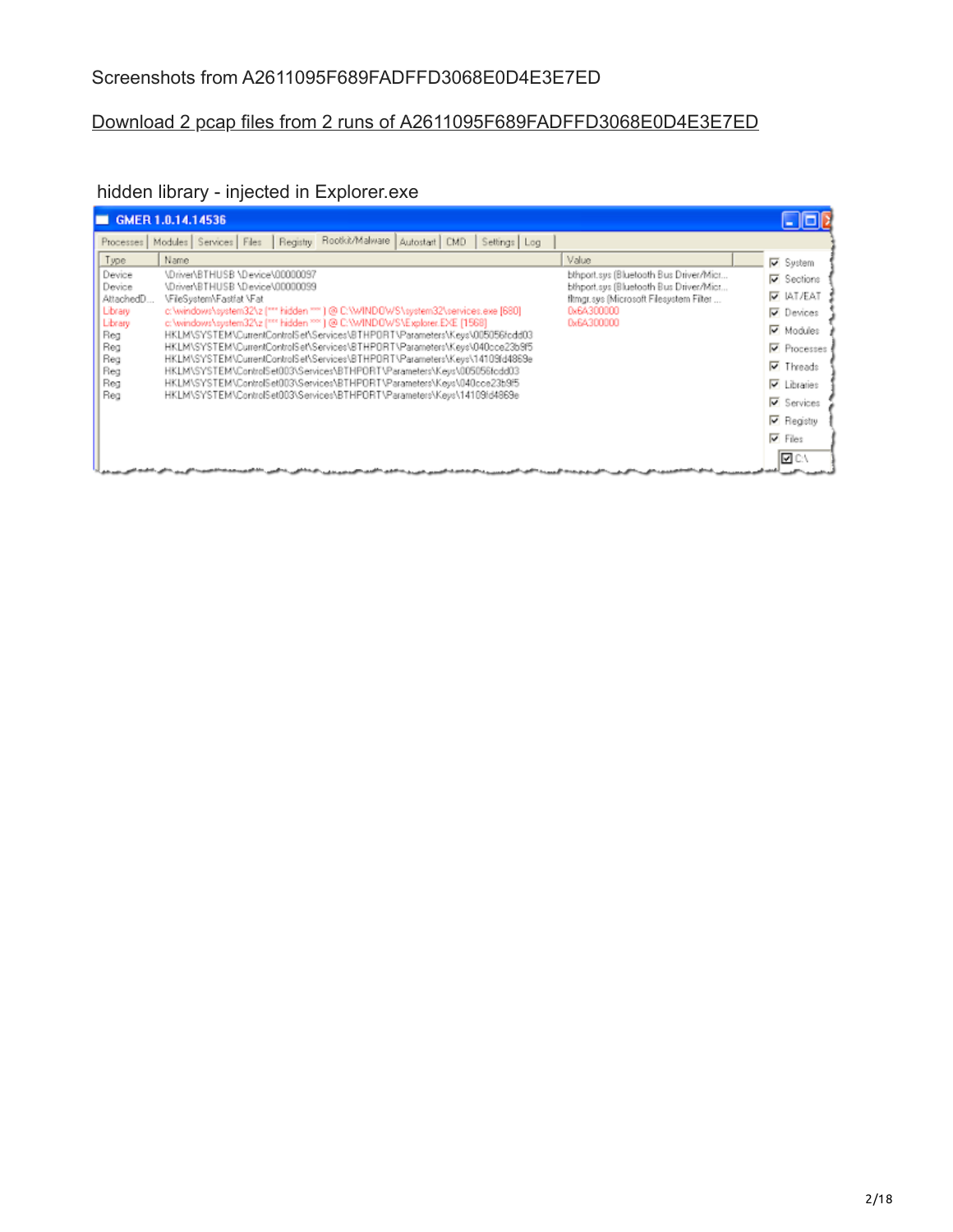| Path                                           | PID       | ImageBase | ImageSize             | ▲                        | PE Editor     |
|------------------------------------------------|-----------|-----------|-----------------------|--------------------------|---------------|
| c:\windows\system32\lsass.exe                  | 000002B4  | 01000000  | 00006000              |                          | Break & Enter |
| c:\program files\wmware\wmware tools\wmact     | 0000036C  | 00400000  | 0006D000              |                          |               |
| c:\windows\system32\svchost.exe                | 00000394  | 01000000  | 00006000              |                          | Rebuild PE    |
| c:\windows\system32\svchost.exe                | 000003D4  | 01000000  | 00006000              |                          | Unsplit       |
| c:\windows\system32\svchost.exe                | 00000464  | 01000000  | 00006000              |                          |               |
| c:\windows\system32\svchost.exe                | 00000490  | 01000000  | 00006000              |                          | Dumper Serve  |
| c:\windows\system32\svchost.exe                | 000004B8  | 01000000  | 00006000              |                          | Options       |
| c:\windows\explorer.exe                        | 00000620  | 01000000  | 000FF000              |                          |               |
| c:\windows\system32\spoolsv.exe                | 00000678  | 01000000  | 00010000              |                          |               |
| c:\windows\system32\rundll32.exe               | 00000730  | 01000000  | 0000B000              |                          |               |
| vm c:\program files\vmware\vmware tools\vmtoo  | 00000748  | 00400000  | 00011000              |                          |               |
| c:\windows\system32\ctfmon.exe                 | 00000754  | 00400000  | 00006000              | $\overline{\phantom{a}}$ |               |
|                                                |           |           | $\blacktriangleright$ |                          |               |
| Path                                           | ImageBase | ImageSize |                       |                          |               |
| ۹<br>c:\windows\system32\adsldpc.dll           | 76E10000  | 00025000  |                       |                          |               |
| S<br>c:\windows\system32\zipfldr.dll           | 73380000  | 00057000  |                       |                          |               |
| S<br>c:\windows\system32\sendmail.dll          | 5CDC0000  | 00010000  |                       |                          |               |
| S<br>c:\windows\system32\mydocs.dll            | 72410000  | 0001A000  |                       |                          |               |
| ٩<br>c:\windows\system32\shgina.dll            | 73D70000  | 00013000  |                       |                          |               |
| c:\program files\microsoft office\office12\mso | 6BD10000  | 00010000  |                       |                          |               |
| S<br>c:\windows\system32\shdoclc.dll           | 71800000  | 00088000  |                       |                          |               |
| C:\windows\system32\sxs.dll                    | 7E720000  | 000B0000  |                       |                          |               |
| S<br>c:\windows\system32\msv1_0.dll            | 77C70000  | 00024000  |                       |                          |               |
| S<br>c:\windows\system32\rasdlg.dll            | 768D0000  | 000A4000  |                       |                          |               |
| s<br>c:\windows\system32\mprapi.dll            | 76D40000  | 00018000  |                       |                          |               |
| http://www.destate.com/annibair.com            | 75150000  | 00013000  |                       |                          | About         |
| os c:\windows\system32\z                       | 6A300     | dump full |                       |                          | Exit          |

Strings from the dumped z binary

File: dumped.dll MD5: fe756584b159fd24dc4b6a572917354c Size: 73728

Ascii Strings:

--------------------------------------------------------------------------- !This program cannot be run in DOS mode. RichK6 t#cP[LordPE] SPC3 .text `.rdata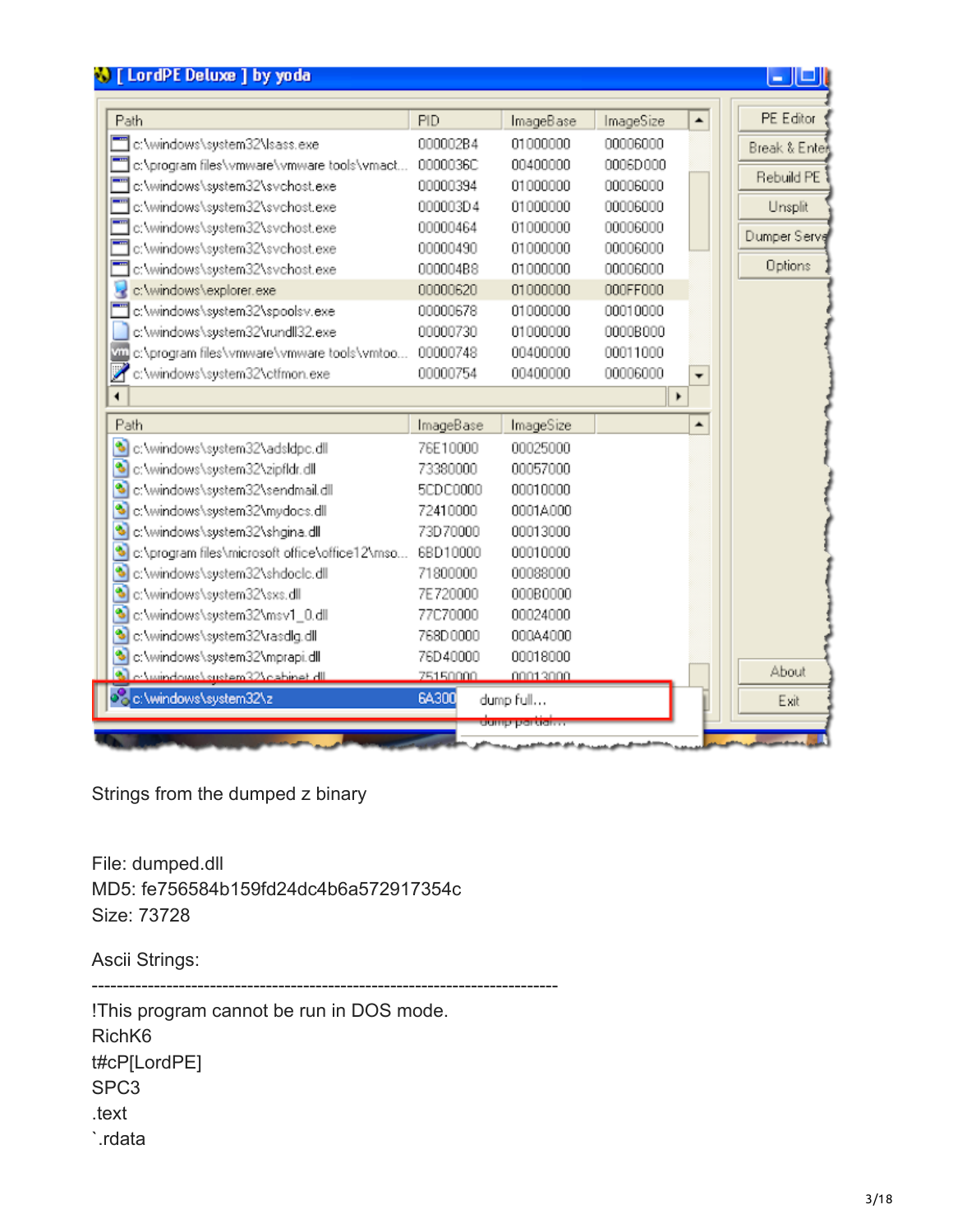@.data RtlImageNtHeader RtlImageDirectoryEntryToData LdrProcessRelocationBlock ----------------------------------------------------snip------------------------------------------------------ **RtlExitUserThread** wcslen swprintf LdrGetProcedureAddress wcsrchr **wcscpy** wcscat **ZwOpenFile** RtlInitUnicodeString **ZwReadFile ZwClose ZwWriteFile ZwOpenEvent** ZwQueryVolumeInformationFile memcpy RtlAppendUnicodeToString RtlConvertSidToUnicodeString ZwOpenProcessToken ZwQueryInformationToken ZwCreateEvent **LdrFindEntryForAddress** ZwCreateEventPair ZwSetHighWaitLowEventPair ZwWaitHighEventPair ZwSetLowEventPair memset RtlInterlockedPushEntrySList RtlInterlockedPopEntrySList RtlNtStatusToDosError **ZwCreateSection** ZwMapViewOfSection ZwUnmapViewOfSection RtlTimeToSecondsSince1980 qsort **ZwQueryEaFile** ZwQueryDirectoryFile wcstoul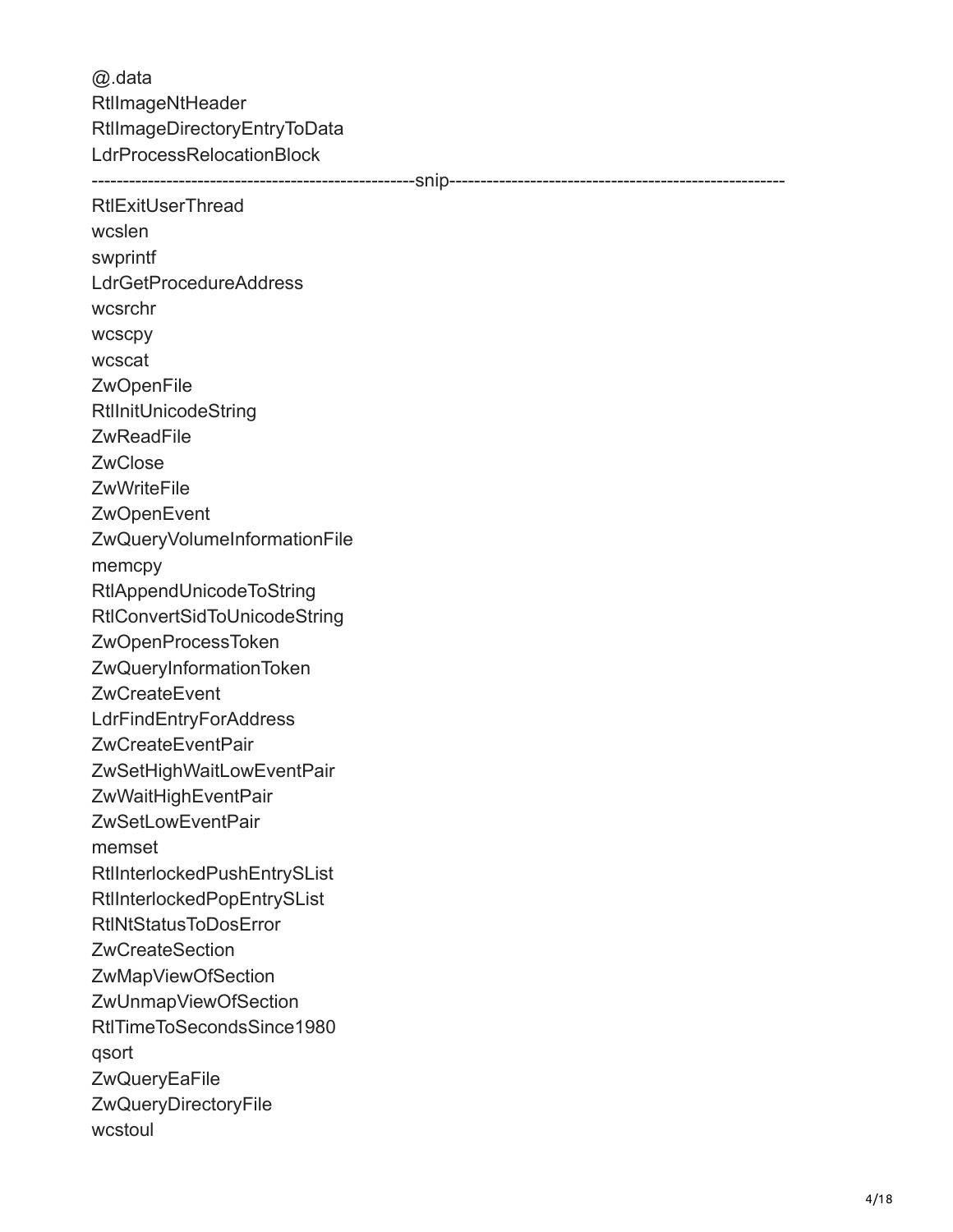**ZwDeleteFile** ZwCreateFile **ZwSetEaFile** ZwSetInformationFile RtlAddressInSectionTable RtlComputeCrc32 ntdll.dll **VirtualAlloc** LoadLibraryA **EnterCriticalSection LeaveCriticalSection VirtualFree** LoadLibraryW **FreeLibrary** Sleep SleepEx InitializeCriticalSection DeleteCriticalSection GetProcAddress DisableThreadLibraryCalls **CreateThread** CreateTimerQueueTimer DeleteTimerQueueTimer **LocalAlloc** LocalFree BindIoCompletionCallback **GetLastError** GetSystemTimeAsFileTime KERNEL32.dll MD5Init MD5Update MD5Final CryptAcquireContextW **CryptImportKey** CryptGenRandom **CryptDestroyKey** CryptReleaseContext **CryptCreateHash** CryptSetHashParam CryptVerifySignatureW **CryptDestroyHash** ADVAPI32.dll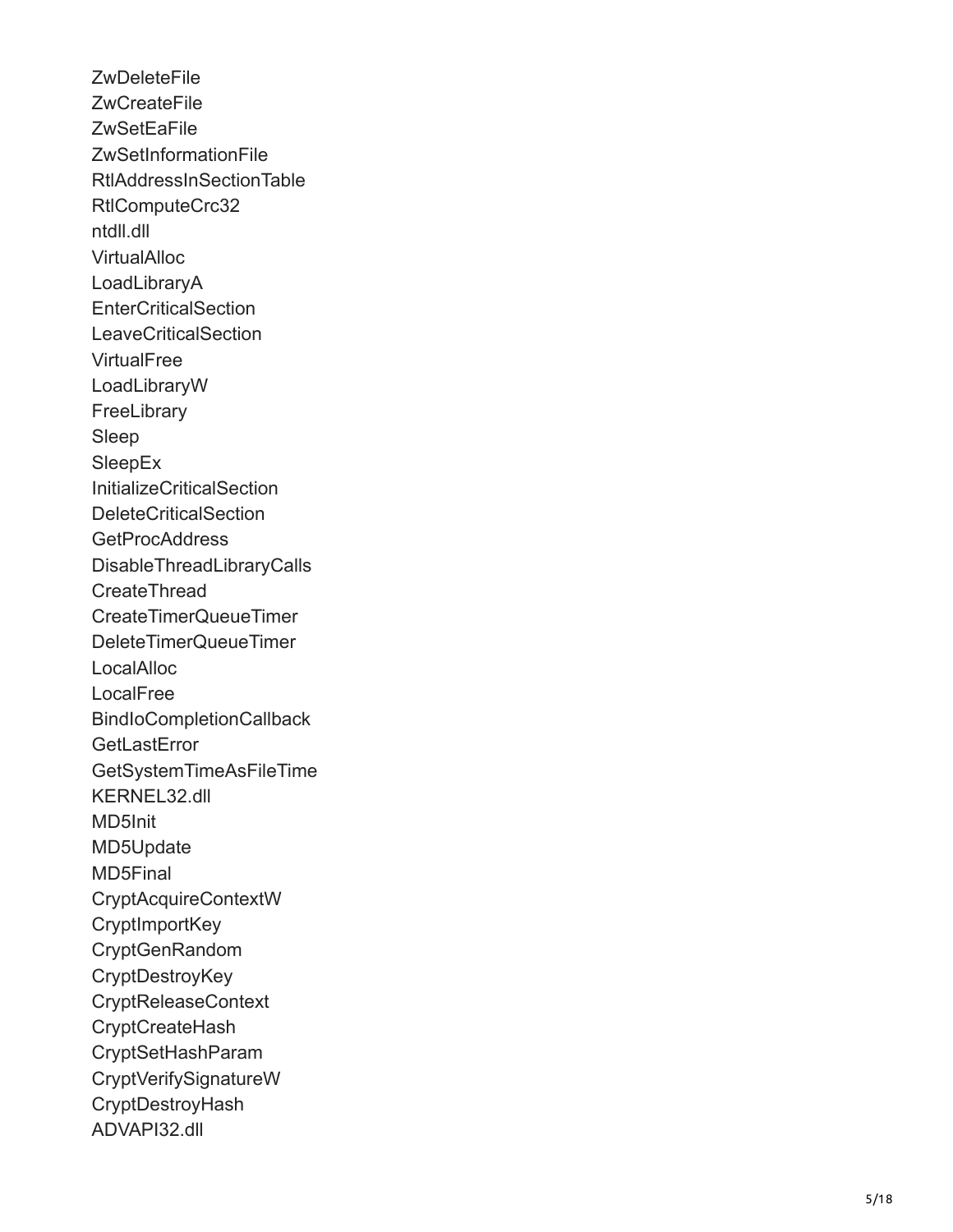**AcceptEx** MSWSOCK.dll WSASocketW **WSAloctl WSARecv WSASend** WSASendTo **WSARecvFrom** WS2\_32.dll **RtlUnwind** NtQueryVirtualMemory t#cP p2p.32.dll DllGetClassObject @S0j @p0j @p0j T0j@ U0j@ 0\*0k0 1&101B1J1[1b1p1v1 2#2(2?2H2g2y2 2H3Q3m3s3 41484`4r4x4 546;6B6]6b6n6 7&757;7U7h7q7 8+888=8H8M8X8]8j8p8 9#90969@9J9P9W9^9e9j9o9 9F:M:T:Z:b: ;%;2;  $=\frac{1}{2}$ =2=<=s= >q?{? 3\*3s3~3R4m4z4 545Y5z5 6E6J6 6O7t7 9,9C9i9 9\$:/:G:i: ;%;,;M;]; ;3<: data-blogger-escaped-i="i" data-blogger-escaped-j="j" data-blogger-escaped-z="z">q> ?.?>?P?^?p? 0(0:0F0W0h0 1#121R1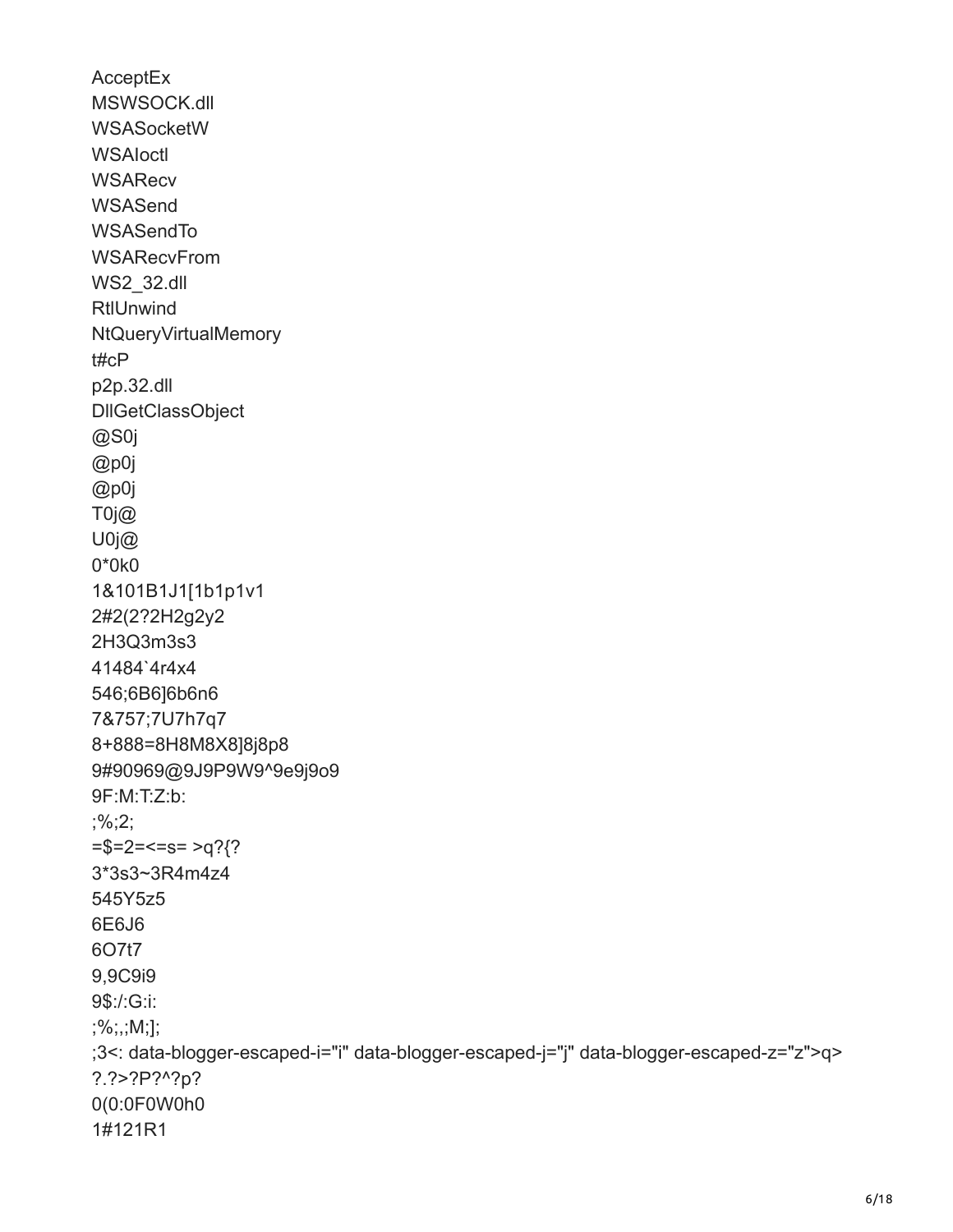```
313R3Y3_3q3v3
4!4t4z4
5?5|5
9+9A9K9
;;;R;[;t;
<$<*<0 data-blogger-escaped-00080="00080" data-blogger-escaped-1.141="1.141" data-
blogger-escaped-6="6" data-blogger-escaped-al="al" data-blogger-escaped-b="b" data-
blogger-escaped-d0t0="d0t0" data-blogger-escaped-ddev="ddev" data-blogger-escaped-
h="h" data-blogger-escaped-iy="iy" data-blogger-escaped-m="m" data-blogger-escaped-
ur="ur">2i1FQ
q'.C
)5Rb
!Q[#\
5L@0
5e{u
--G5iV:RE
Scwn=
/dq_
m|XK
vT{!
g]a%Ph
Z,Jn
gf[G:C0!
>
Ze\#
b'fg
(m9/
"0Gk_
@Vc}X
J+[YR~m
Ol"`o
L*s~t6L
(-w^{\wedge})RdHQ
is*X
Lclu)
[TRg"
k#lhK&
2)\a
N3?2t-%
}vX}
```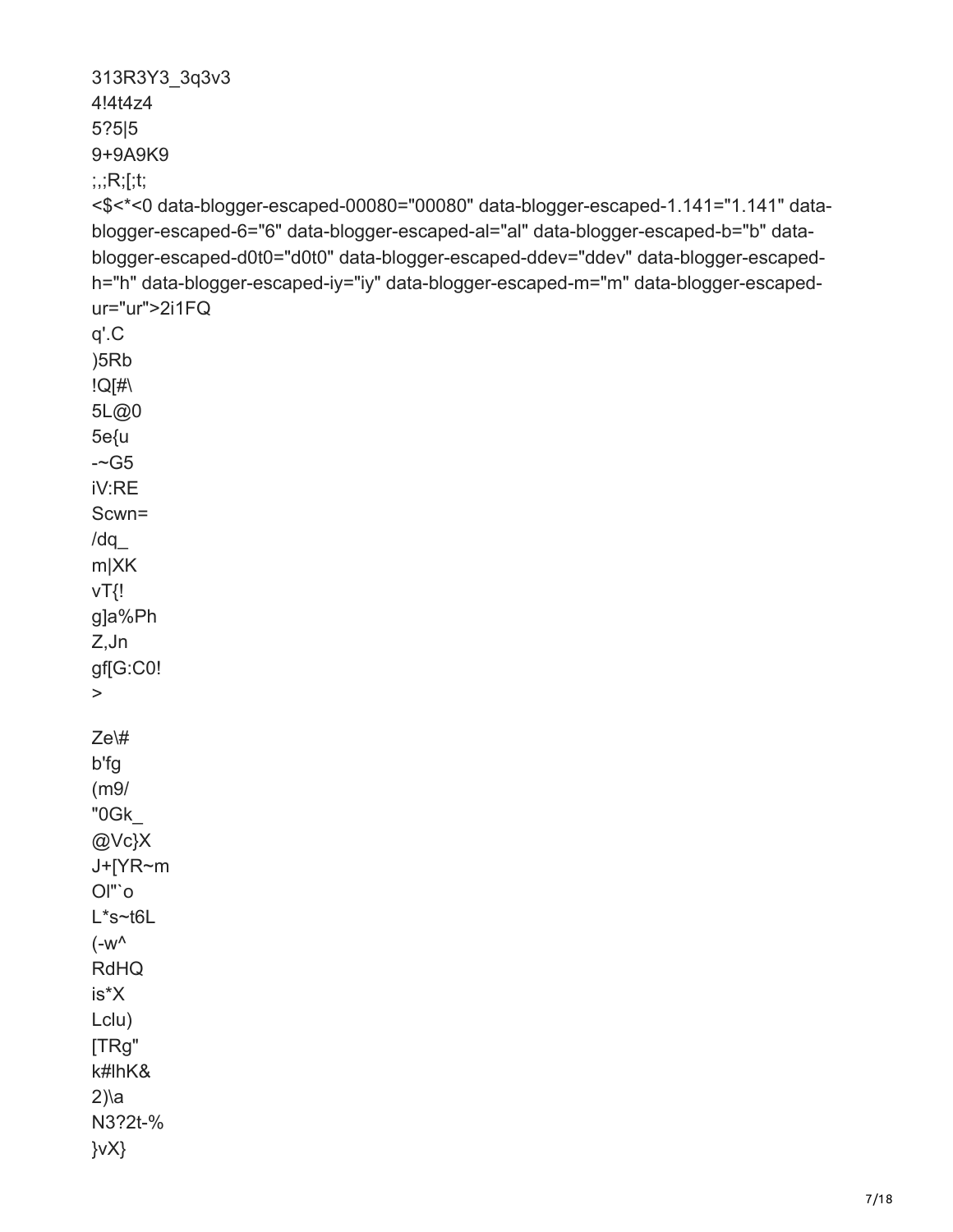| $=0$ <sup><math>\wedge</math>FBO</sup>                                                 |
|----------------------------------------------------------------------------------------|
| Jfjo                                                                                   |
| hNHWF                                                                                  |
| Eub!                                                                                   |
| %h:A                                                                                   |
| $Zn=p$                                                                                 |
| #N\$                                                                                   |
| %JQ3                                                                                   |
| CVy\                                                                                   |
| $n_{1}/?$                                                                              |
| <b>AYQD</b>                                                                            |
| pB0                                                                                    |
| $@$ -S                                                                                 |
| WQ<6 data-blogger-escaped-3cbi="3cbi" data-blogger-escaped-fdrtg="fdrtg" data-blogger- |
| escaped-gj="gj" data-blogger-escaped-vb="e" data-blogger-escaped-y="y">                |
| <b>Kz!81</b>                                                                           |
| )v L                                                                                   |
| X-vy                                                                                   |
| YgB\                                                                                   |
| \Y82aM"                                                                                |
| $==.yf$                                                                                |
| $2z$ "-{                                                                               |
| ^guA                                                                                   |
| $, \sim qw)$                                                                           |
| 7z2F                                                                                   |
| $-IR4j;z1$                                                                             |
| >!Nh                                                                                   |
| <b>OZWG</b>                                                                            |
| s&h!\                                                                                  |
| rKhi/                                                                                  |
| <b>iVrOhi</b>                                                                          |
| 7']IM                                                                                  |
| K64}                                                                                   |
| ivYi                                                                                   |
| fpK                                                                                    |
| Jd\$< 9CX? .t'TR O6qa  -De mTB` \BL\* m`Wo mB"XpH 2C d X\,j /"JE VW>b                  |
| gP,.-                                                                                  |
| %m SXG                                                                                 |
| aOBY                                                                                   |
| A'3"kr9 D                                                                              |
| dRIT                                                                                   |
| PgBeb                                                                                  |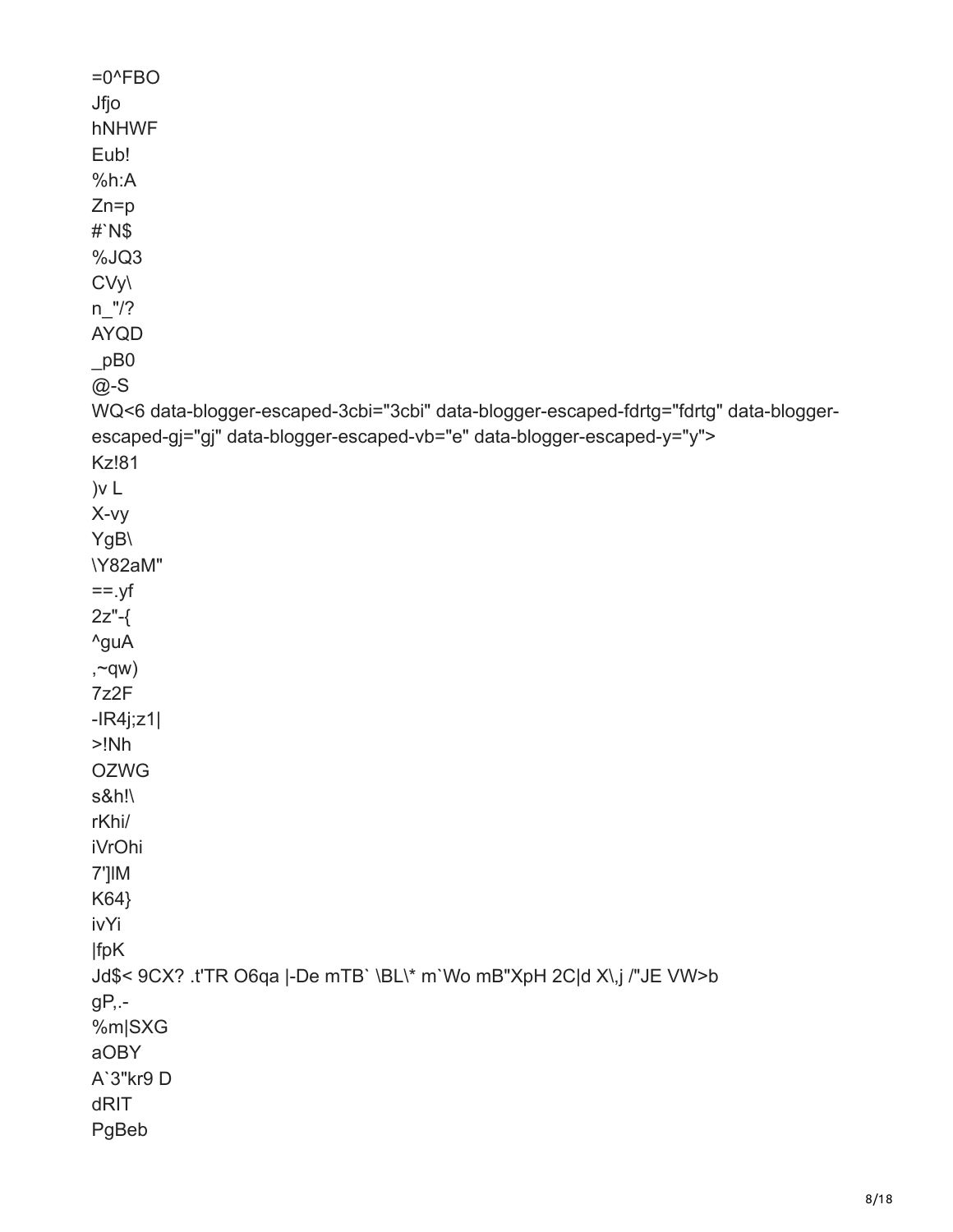$\neg$ pi2C USER32.dll CreateWindowExW InvalidateRgn PostMessageW UpdateWindow **SetTimer** IsIconic **GetSystemMetrics GetClientRect DrawIcon EnableWindow** PostQuitMessage **SetWindowPos MapDialogRect** KERNEL32.dll **GetVersionExW** SetUnhandledExceptionFilter QueryPerformanceCounter GetSystemTimeAsFileTime GetModuleHandleW FreeEnvironmentStringsA **GetEnvironmentStrings** FreeEnvironmentStringsW GetEnvironmentStringsW GetCommandLineA **SetHandleCount GetStdHandle GetFileType GetStartupInfoA HeapDestroy HeapCreate VirtualFree** GetModuleFileNameA TerminateProcess UnhandledExceptionFilter **GetACP GetOEMCP GetCPInfo** IsValidCodePage **HeapReAlloc GetTimeZoneInformation**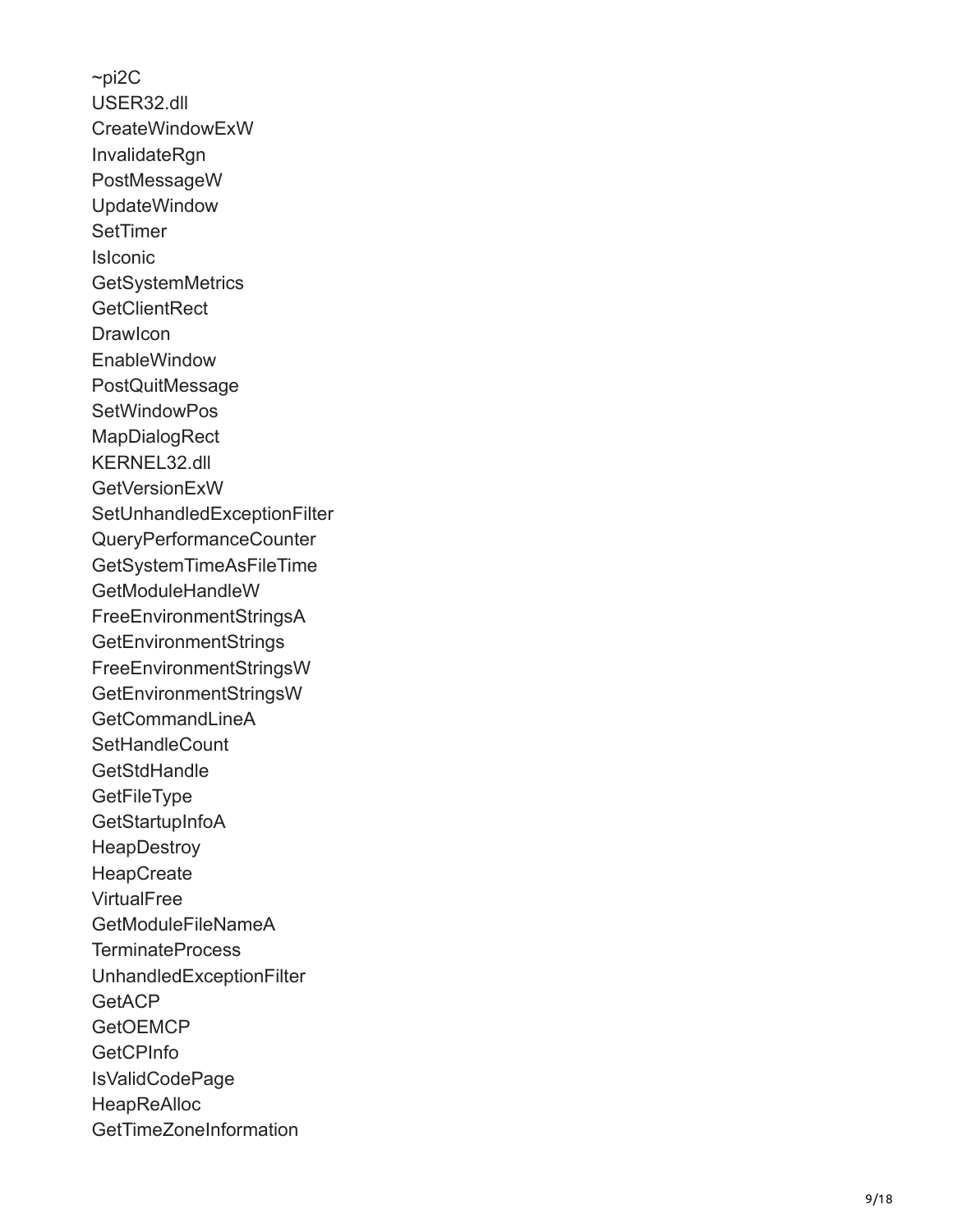**DebugBreak** OutputDebugStringA WriteConsoleW OutputDebugStringW **LCMapStringA** LCMapStringW **GetStringTypeA** OLEAUT32.dll **OleLoadPicture** DispGetIDsOfNames SafeArrayAllocDescriptor **GetErrorInfo SetErrorInfo VariantClear** OleLoadPictureEx ADVAPI32 RegQueryInfoKeyA RegSetValueExA RegOpenKeyExA RegCreateKeyExA **RegCloseKey** RegDeleteValueA RegDeleteKeyA RegEnumKeyExA SHLWAPI.dll PathFindExtensionA WIS EX O3b3~3 3;4\$6  $(9=-5)$ ? 4>5L7 =6>S?s? 9.:q: 414S4 7H7j7 6?:l;

Unicode Strings:

---------------------------------------------------------------------------

\BaseNamedObjects\Restricted\{A3D35150-6823-4462-8C6E-7417FF841D79} \BaseNamedObjects\Restricted\{A3D35150-6823-4462-8C6E-7417FF841D77} \BaseNamedObjects\Restricted\{A3D35150-6823-4462-8C6E-7417FF841D78} %sU\%08x.@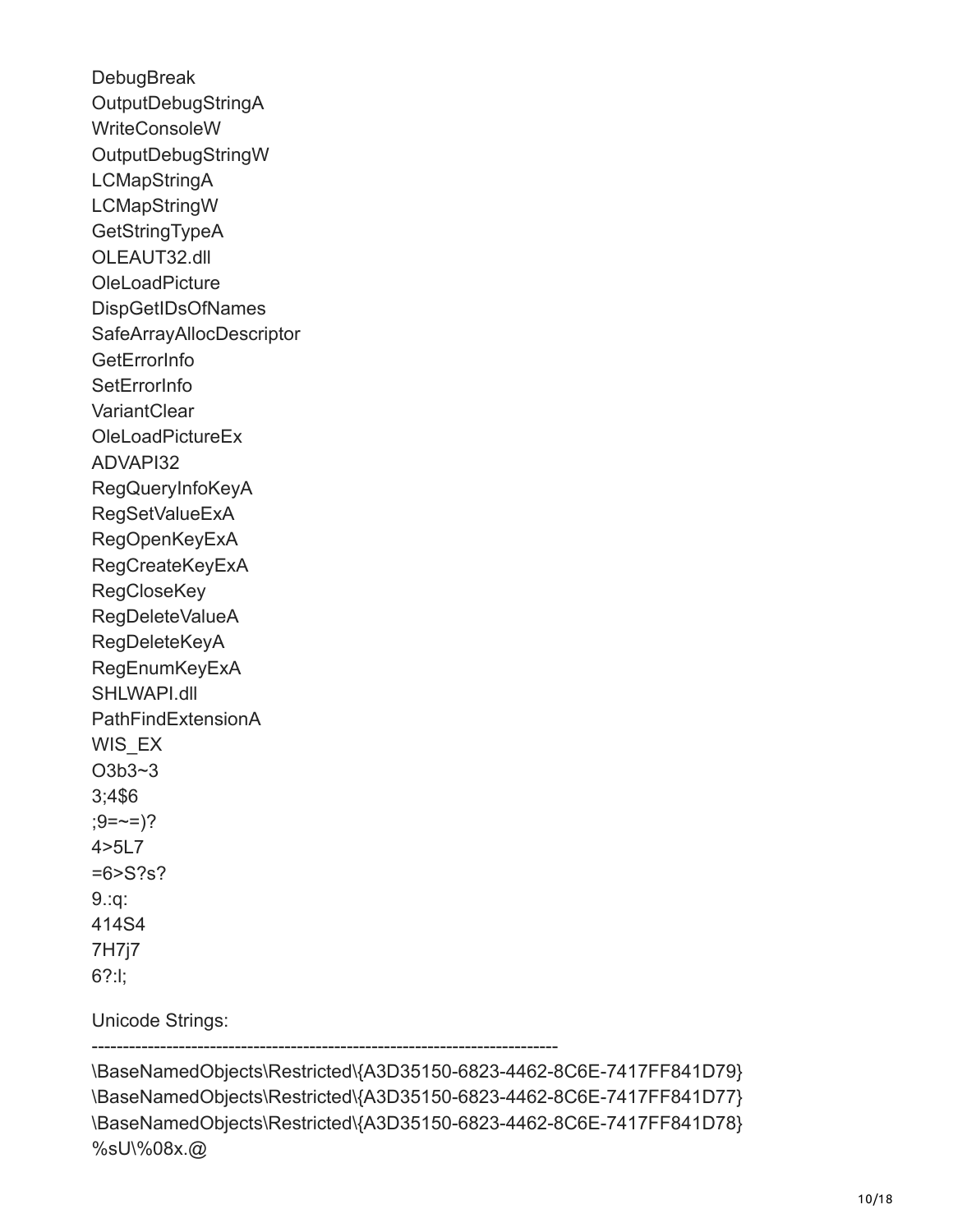S-1-5-18 \??\%sU \??\%s@ \BaseNamedObjects\Restricted\{0C5AB9CD-2F90-6754-8374-21D4DAB28CC1} shell32.dll wbem\fastprox.dll \systemroot RECYCLER\ \$Recycle.Bin\ \\$%08x%04x%04x%02x%02x%02x%02x%02x%02x%02x%02x\ c:\windows\system32\z ????????.@ %08x.@ %08x.\$ %08x.~ Microsoft Base Cryptographic Provider v1.0

#### **Traffic**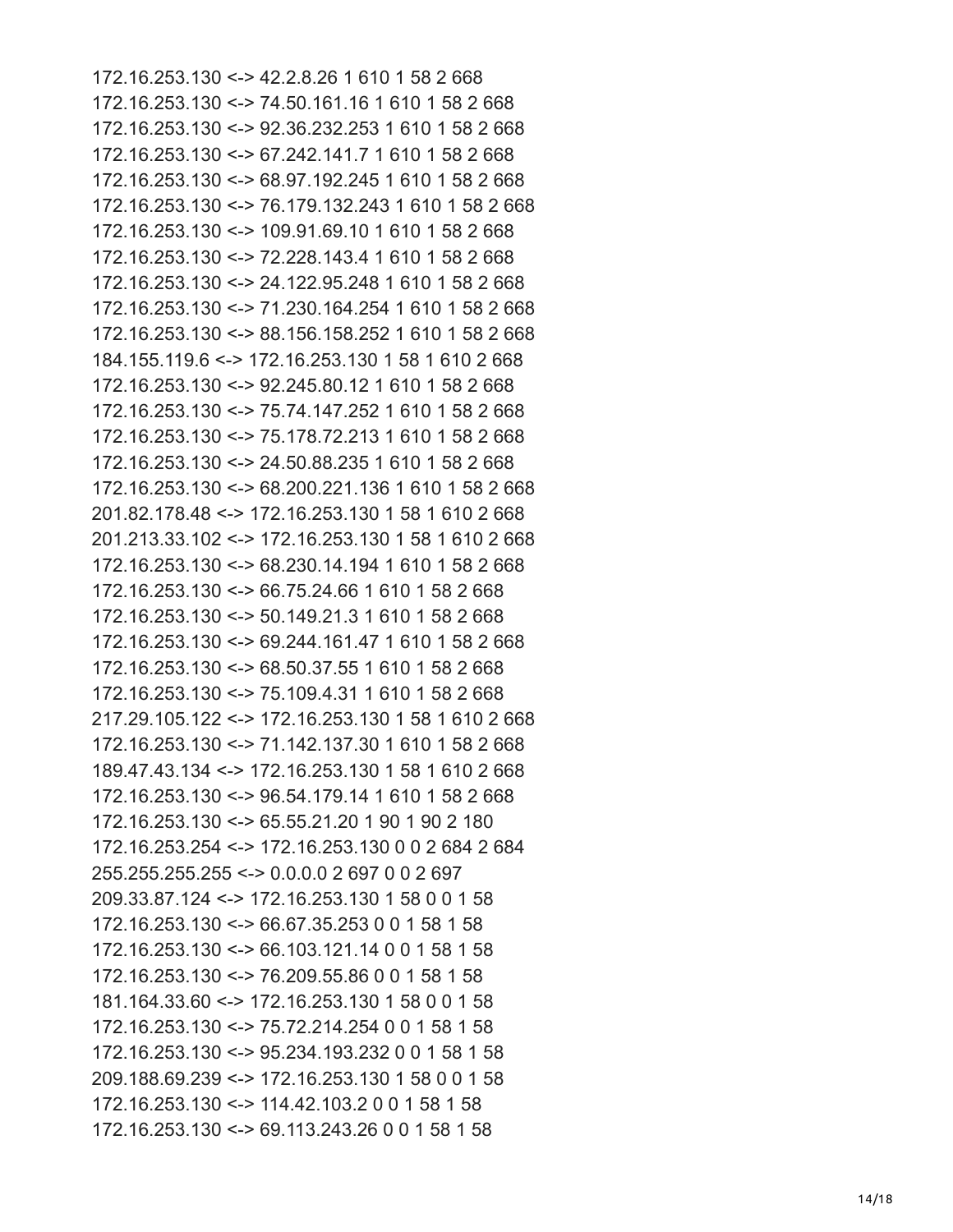172.16.253.130 <-> 46.42.233.237 0 0 1 58 1 58 172.16.253.130 <-> 170.51.113.2 0 0 1 58 1 58 172.16.253.130 <-> 65.181.33.2 0 0 1 58 1 58 172.16.253.130 <-> 31.147.118.11 0 0 1 58 1 58 189.100.56.246 <-> 172.16.253.130 1 58 0 0 1 58 172.16.253.130 <-> 80.198.94.247 0 0 1 58 1 58 172.16.253.130 <-> 41.200.172.238 0 0 1 58 1 58 172.16.253.130 <-> 42.72.147.237 0 0 1 58 1 58 184.41.210.243 <-> 172.16.253.130 1 58 0 0 1 58 172.16.253.130 <-> 108.35.221.6 0 0 1 58 1 58 172.16.253.130 <-> 96.20.100.20 0 0 1 58 1 58 172.16.253.130 <-> 93.114.195.25 0 0 1 58 1 58 189.68.39.1 <-> 172.16.253.130 1 58 0 0 1 58 172.16.253.130 <-> 92.86.70.249 0 0 1 58 1 58 190.108.27.11 <-> 172.16.253.130 1 58 0 0 1 58 184.6.88.20 <-> 172.16.253.130 1 58 0 0 1 58 205.204.22.110 <-> 172.16.253.130 1 58 0 0 1 58 172.16.253.130 <-> 24.247.237.237 0 0 1 58 1 58 172.16.253.130 <-> 76.20.50.19 0 0 1 58 1 58 172.16.253.130 <-> 91.242.217.247 0 0 1 62 1 62 172.16.253.130 <-> 4.2.2.2 0 0 1 76 1 76 =========================================================

#### **Automatic scans**

[https://www.virustotal.com/file/984fb2e07de82bc4a228c715dd0790e45dc1d104f6a9b082da9](https://www.virustotal.com/file/984fb2e07de82bc4a228c715dd0790e45dc1d104f6a9b082da9a4cecc0e151b7/analysis/) a4cecc0e151b7/analysis/

SHA256: 984fb2e07de82bc4a228c715dd0790e45dc1d104f6a9b082da9a4cecc0e151b7 SHA1: 5842f0d4fe3f177f2bb06a2e5878da55f7d814c7 MD5: 251a2c7eff890c58a9d9eda5b1391082 File size: 160.5 KB ( 164352 bytes ) File name: vti-rescan File type: Win32 EXE Tags: peexe Detection ratio: 14 / 46 Analysis date: 2012-12-26 05:35:35 UTC ( 1 hour, 12 minutes ago ) AntiVir TR/Kazy.131060 20121225 Avast Win32:ZAccess-NF [Trj] 20121226 BitDefender Trojan.Generic.KDZ.2714 20121226 DrWeb Trojan.DownLoader7.45342 20121226 ESET-NOD32 a variant of Win32/Kryptik.AREI 20121225 F-Secure Trojan.Generic.KDZ.2714 20121225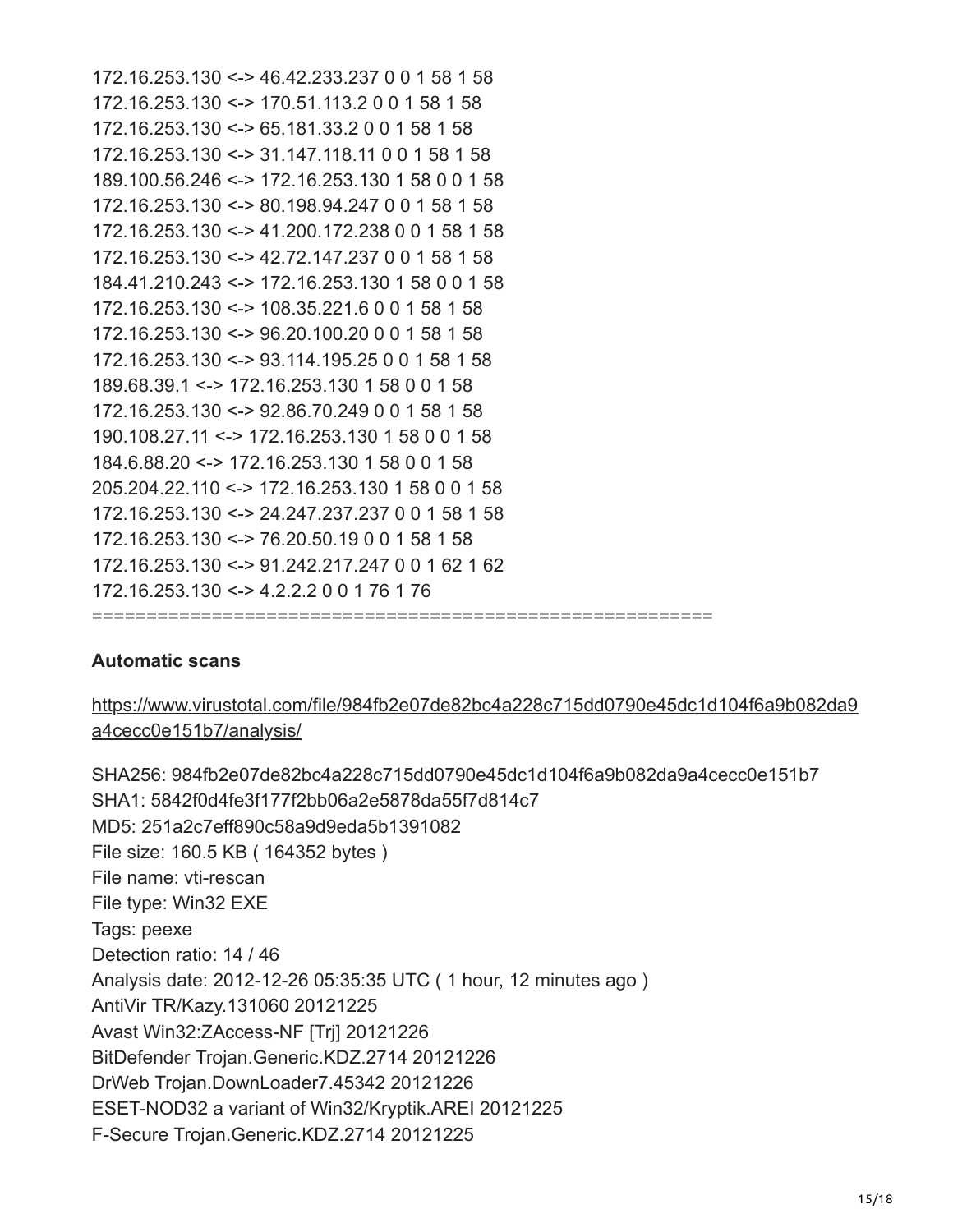Fortinet W32/Kryptik.ARCN!tr 20121226 GData Trojan.Generic.KDZ.2714 20121226 Kaspersky Backdoor.Win32.ZAccess.apvo 20121226 Kingsoft Win32.Hack.ZAccess.ap.(kcloud) 20121225 Malwarebytes Rootkit.0Access 20121226 Microsoft Trojan:Win32/Sirefef.P 20121226 TrendMicro-HouseCall TROJ\_GEN.R47H1LP 20121225 ViRobot Backdoor.Win32.A.ZAccess.164352.E 20121226

[https://www.virustotal.com/file/d9dfcc507d773bf76075eed8abbb61e54f03f5f920b5c348fd7a0](https://www.virustotal.com/file/d9dfcc507d773bf76075eed8abbb61e54f03f5f920b5c348fd7a0bf5f7bab3dd/analysis/) bf5f7bab3dd/analysis/ SHA256: d9dfcc507d773bf76075eed8abbb61e54f03f5f920b5c348fd7a0bf5f7bab3dd SHA1: 56104a626101126eed10e65171a26e25b6e50712 MD5: 1a12137bd701bd9ed607671ce1b7806a File size: 160.5 KB ( 164352 bytes ) File name: amateur dog sex 01.avi.exe File type: Win32 EXE Tags: peexe Detection ratio: 6 / 46 Analysis date: 2012-12-25 10:50:38 UTC ( 19 hours, 59 minutes ago ) BitDefender Gen:Variant.Kazy.131060 20121225 F-Secure Gen:Variant.Kazy.131060 20121225 Kaspersky Backdoor.Win32.ZAccess.apvo 20121225 Malwarebytes Rootkit.0Access 20121225 TrendMicro-HouseCall TROJ\_GEN.F47V1225 20121225

[https://www.virustotal.com/file/13586ffeca632e34c5813dcce4729b20852db0c9fb3ae0b6319](https://www.virustotal.com/file/13586ffeca632e34c5813dcce4729b20852db0c9fb3ae0b6319699c739f5be29/analysis/) 699c739f5be29/analysis/

SHA256: 13586ffeca632e34c5813dcce4729b20852db0c9fb3ae0b6319699c739f5be29 SHA1: 865cf7a7ff3dde0828e7764751d76c8df6291506 MD5: 59b247f0266b107451104243261a7ecf File size: 159.5 KB ( 163328 bytes ) File name: animal-xxx-movie.avi.exe File type: Win32 EXE Tags: peexe Detection ratio: 13 / 46 Analysis date: 2012-12-25 19:00:57 UTC ( 11 hours, 50 minutes ago ) AhnLab-V3 Backdoor/Win32.ZAccess 20121225 Avast Win32:ZAccess-NF [Trj] 20121226 BitDefender Trojan.Generic.KD.817138 20121225 DrWeb Trojan.DownLoader7.45437 20121226 ESET-NOD32 a variant of Win32/Kryptik.AREI 20121225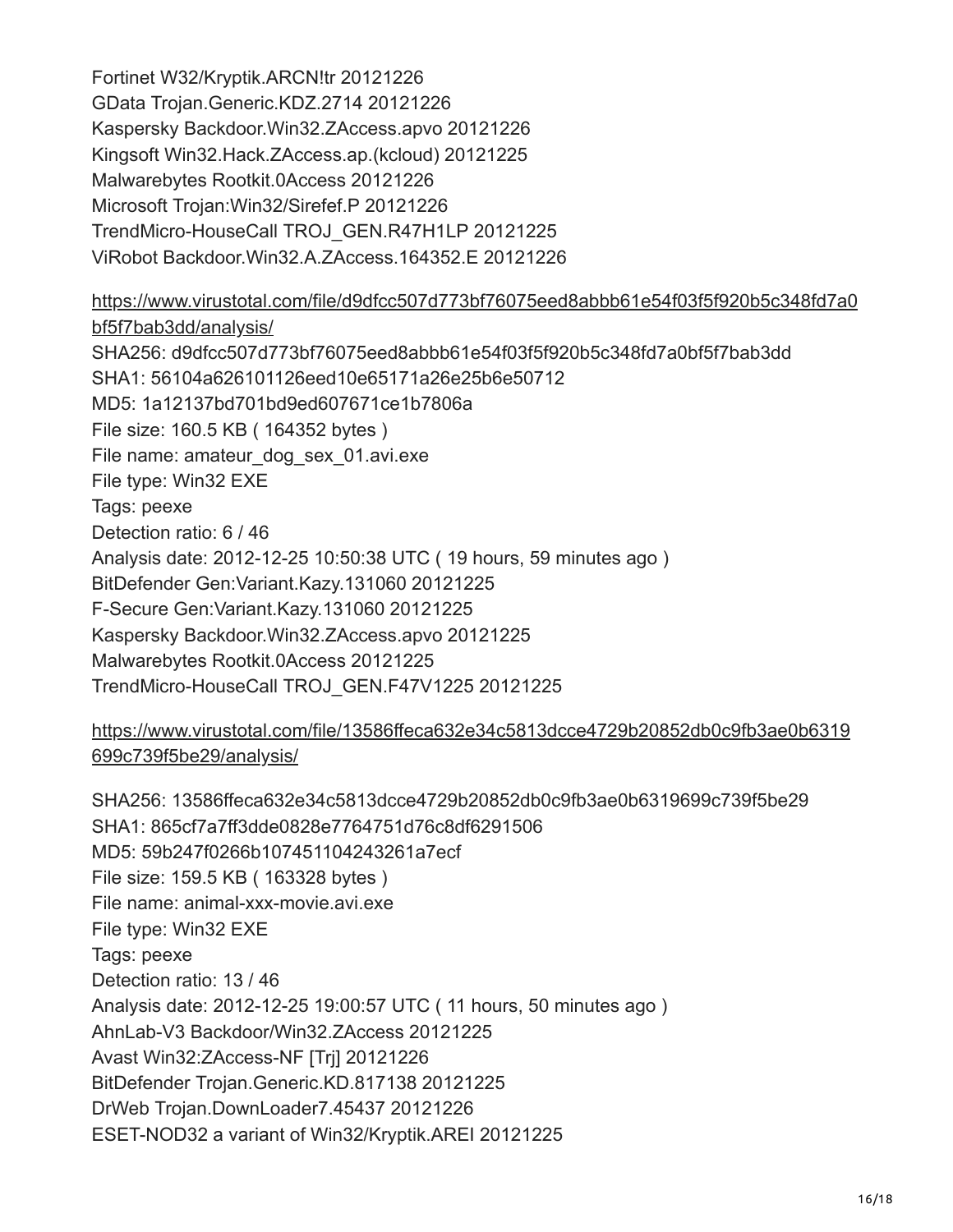F-Secure Trojan.Generic.KD.817138 20121225 Fortinet W32/Kryptik.ARCN!tr 20121225 GData Trojan.Generic.KD.817138 20121225 Kaspersky Backdoor.Win32.ZAccess.apzt 20121225 Malwarebytes Rootkit.0Access 20121225 McAfee-GW-Edition - 20121225 Microsoft Trojan:Win32/Meredrop 20121226 MicroWorld-eScan Trojan.Generic.KD.817138 20121225 TrendMicro-HouseCall TROJ\_GEN.F47V1225 20121225

[https://www.virustotal.com/file/ac263c2267892fc9995ad841fc649e2071f8626dcc0d2d27cbce](https://www.virustotal.com/file/ac263c2267892fc9995ad841fc649e2071f8626dcc0d2d27cbce4ab6cb54f4ca/analysis/) 4ab6cb54f4ca/analysis/ SHA256: ac263c2267892fc9995ad841fc649e2071f8626dcc0d2d27cbce4ab6cb54f4ca SHA1: 33395e02036526ef7c3ab05afb137c7af2bcd6df MD5: 98a993d62d367682048ec70df109e7d8 File size: 161.0 KB ( 164864 bytes ) File name: vti-rescan File type: Win32 EXE Tags: peexe Detection ratio: 20 / 46 Analysis date: 2012-12-26 05:39:43 UTC ( 1 hour, 12 minutes ago ) AhnLab-V3 Backdoor/Win32.ZAccess 20121225 AntiVir TR/Rogue.kdz.2666.1 20121225 Avast Win32:ZAccess-NE [Trj] 20121226 AVG BackDoor.Generic16.ZLB 20121225 BitDefender Trojan.Generic.KDZ.2666 20121226 Comodo UnclassifiedMalware 20121226 DrWeb Trojan.DownLoader7.45110 20121226 ESET-NOD32 a variant of Win32/Kryptik.AREI 20121225 F-Secure Trojan.Generic.KDZ.2666 20121225 Fortinet W32/ZAccess.APQP!tr.bdr 20121226 GData Trojan.Generic.KDZ.2666 20121226 Kaspersky Backdoor.Win32.ZAccess.apqp 20121226 Kingsoft Win32.Malware.Generic.a.(kcloud) 20121225 Malwarebytes Rootkit.0Access 20121226 McAfee-GW-Edition - 20121226 Microsoft Trojan:Win32/Sirefef.P 20121226 nProtect Trojan.Generic.KDZ.2666 20121225 Panda Suspicious file 20121225 TrendMicro-HouseCall TROJ\_GEN.R47H1LP 20121225 VIPRE Trojan.Win32.Generic!BT 20121226 ViRobot Backdoor.Win32.A.ZAccess.164864.L 20121226